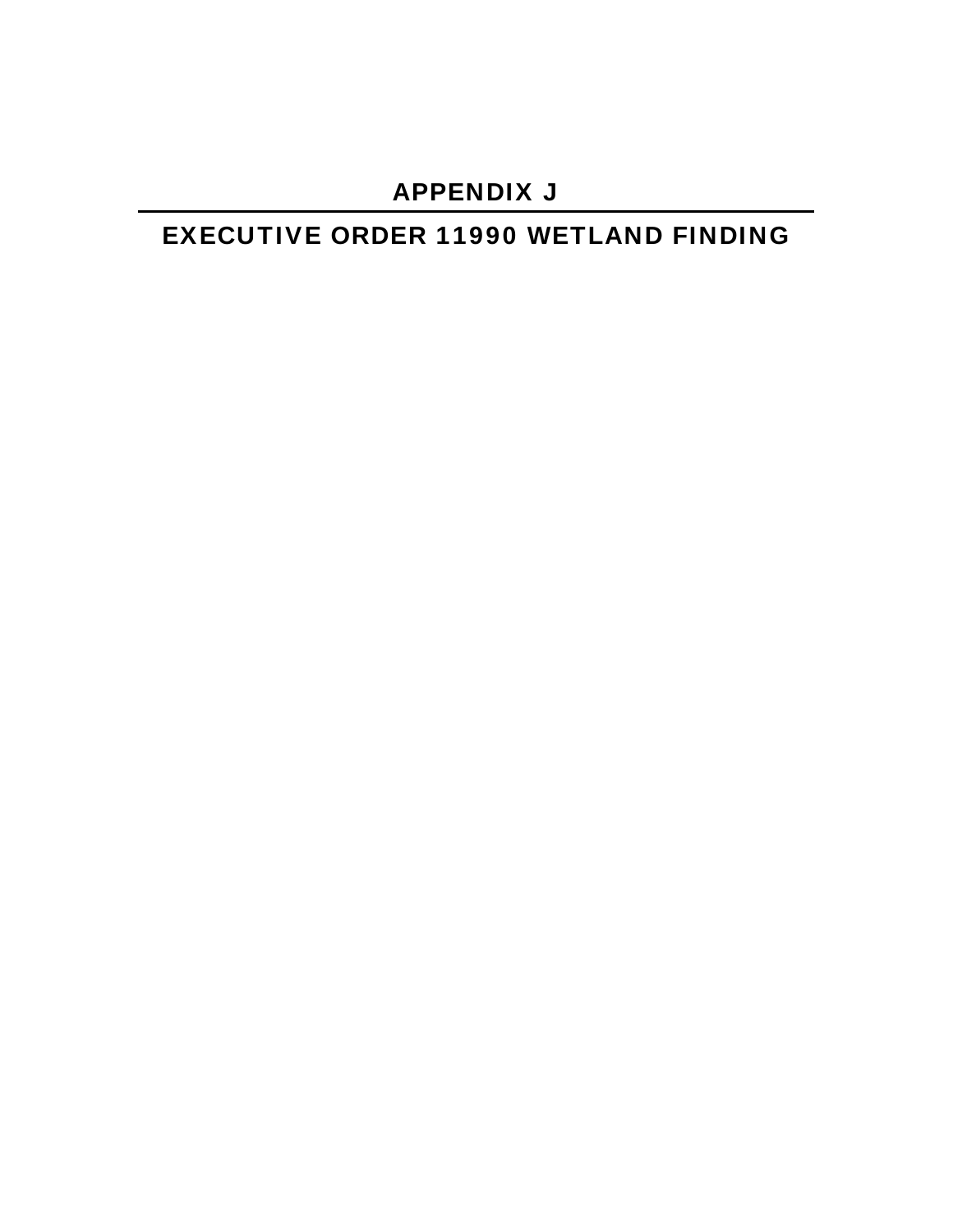Federal Highway Administration South Dakota Department of Transportation City of Watertown

Watertown South Connector- SD 20 to US 81 Executive Order 11990 Wetland Finding

This action complies with Executive Order 11990, Protection of Wetlands

Approved

FHWA Environmental Engineer Date

Approved

SDDOT Environmental Engineer Date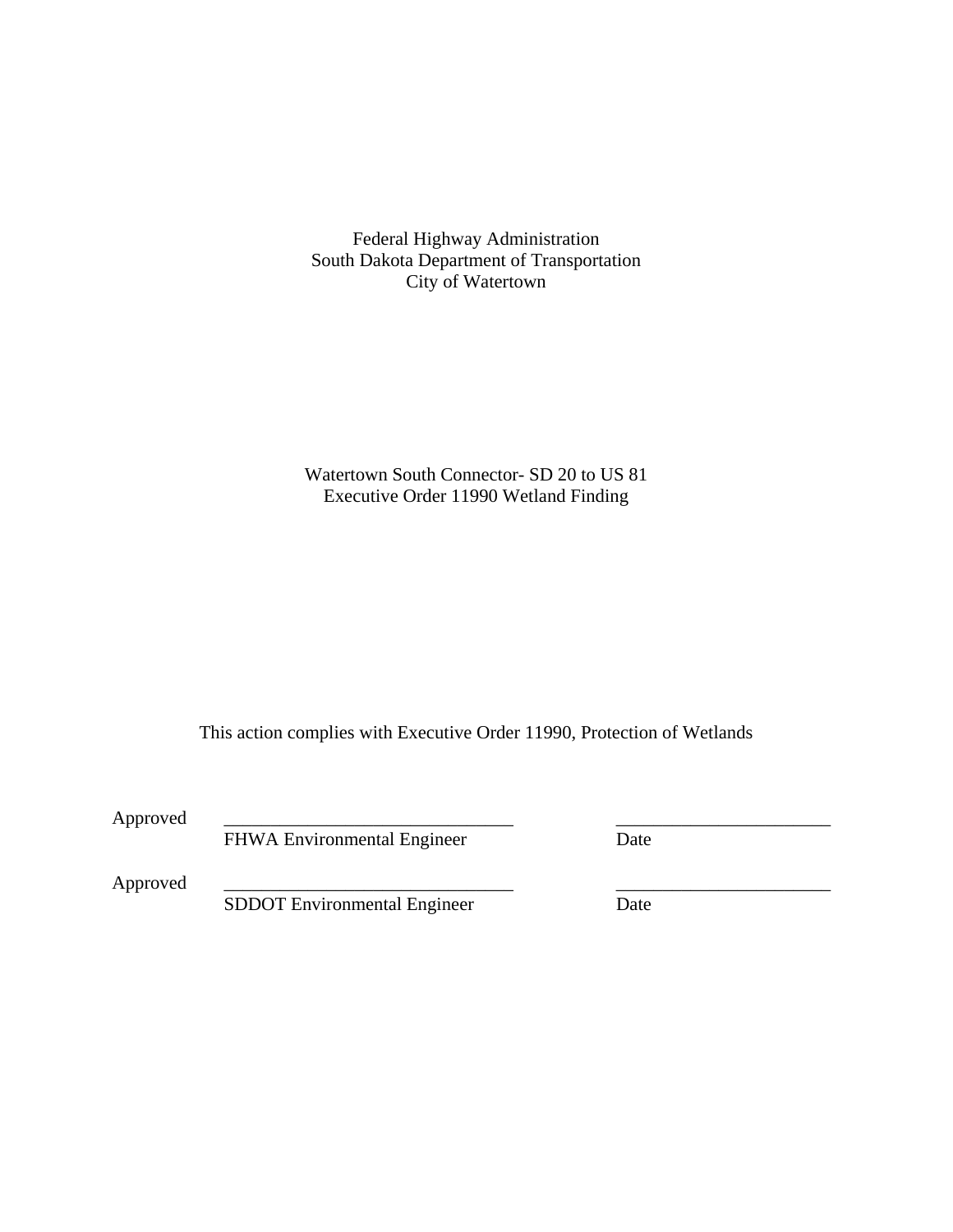## Federal Highway Administration South Dakota Department of Transportation City of Watertown

## South Connector- SD 20 to US 81 Environmental Assessment Executive Order 11990 Wetland Finding

This statement set forth the basis for a preliminary finding that there is no practical, prudent or economical alternative to the placing of fill for highway construction in certain wetlands within the future right-of-way of the proposed South Connector- SD 20 to US 81. The Watertown South Connector Environmental Assessment has satisfactorily addressed project effects on wetlands in accordance with Executive Order 11990 on "No Net Loss" of wetlands.

Projected effects and impacts on wetlands were determined by following Federal Highway Administration (FHWA) guidance and policies, and the wetland sequencing and permitting requirements of the U.S. Army Corps of Engineers (USACE), U. S. Environmental Protection Agency (USEPA), the U.S. Fish and Wildlife Service (USFWS), and state agencies responsible for wetland impact review.

## Project Description

The proposed project would consist of a paved arterial route from the intersection of US 81 and 20<sup>th</sup> Avenue South to SD 20. The proposed arterial route would initially be constructed with two traffic lanes, one in each direction of traffic. The Watertown South Connector location is illustrated on Figure 1-2 of the project's Environmental Assessment (EA). The six Build Alternative Options being evaluated in the EA for the South Connector-SD 20 to US 81 are illustrated on Figure 2-1 of the EA.

The proposed approximately 2-mile roadway will be designed between 80 to 150 feet of ROW, 12-foot minimum travel lane widths, 2.67-foot shoulders near US 212, and 8-foot shoulders for the remainder of the roadway. Figure 2-3 of the EA illustrates the typical roadway sections of the proposed South Connector- SD 20 to US 81. Different sections may be selected at particular areas depending on physical conditions or environmental constraints.

#### Alternatives Considered

Of the six Build Alternative Options, three options are evaluated in detail within the EA; three options were eliminated from detailed evaluation based on their large magnitude of wetland and other impacts. None of the three alternative options can avoid wetlands because of the presence of isolated wetlands throughout the center portion of the Study Area and the requirement for a roadway to cross the Diversion and Pelican Lake Cutoff Channels (which have associated wetlands). The Build Alternative Options carried forward would reduce wetland acreage as follows: 1.0 acre for Build Alternative Option 2, 3.0 acres for Build Alternative Option 3, and 2.3 acres for Build Alternative Option 4. The estimates are based on determination of wetland boundaries via a review of National Wetland Inventory maps and field confirmation. The EA presents additional details on project effects and proposed avoidance/minimization and mitigation measures.

## Basis for Determining the Proposed Action Includes All Practicable Measures to Minimize Harm to Wetlands

During the preliminary design phase for each project segment, all affected wetlands will be delineated following the methods of the USACE 1987 Manual on *Identifying Wetlands in the United States* and field typed in accordance with the methods of USFWS "Classification of Wetlands and Deepwater Habitats of the United States" (Cowardin et al. 1979), to provide accurate and up-to-date wetland determinations and impact acreages resulting from the project. Wetland impact sequencing measures will also be implemented during the preliminary design phase after the completion of the wetland delineations and field typing. Sequencing implementation includes the following in order; 1) wetland avoidance; 2) wetland impact minimization; and 3) wetland mitigation. Wetland mitigation opportunities will be developed prior to or concurrent with construction of the Watertown South Connector.